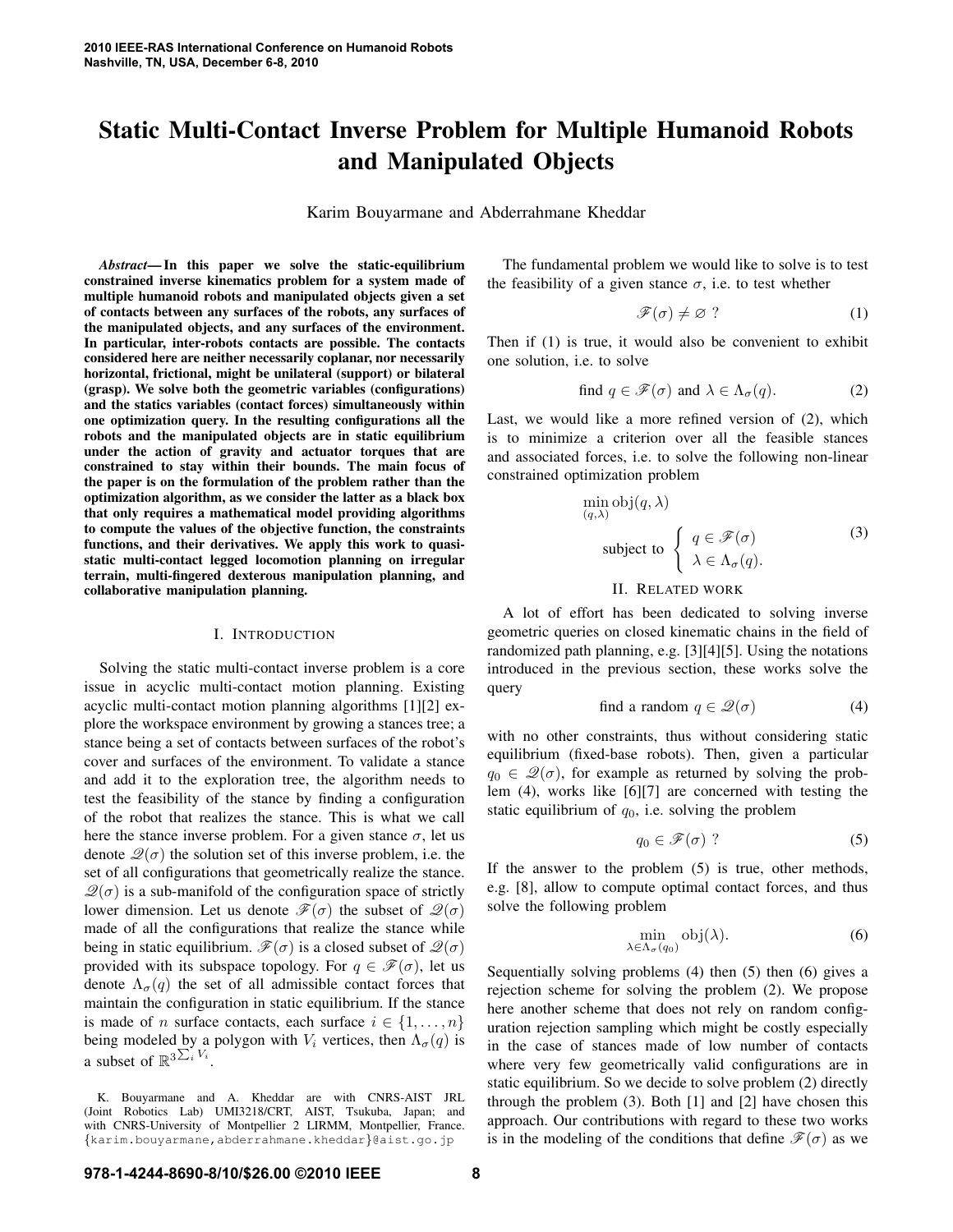try to remain as general as possible and avoid any strong hypotheses that could have allowed us to use approximations on the static equilibrium constraint, by reducing it for example to the belonging of the ground projection of the CoM to the support polygon. We also avoid hypotheses on the rigidity of the robots as we consider the specified limits on the actuators torques needed in holding the static configuration. The Iterative Constraint Enforcement method proposed in [2] considers torques limits only in a post processing rejection test once the rigid version of the problem has been solved. Once again we want to avoid this rejection scheme and input the torques limits constraint directly into the initial problem. However, both [1] and [2] consider collision avoidance constraints while, for the time being, we do not in this paper. Coming work should incorporate these collision avoidance constraints [9]. A last and original contribution of this paper is that it solves the inverse stance problem for a system made of multiple robots and objects, which is not the case in any of the previous works.

Note that our problem (2), within its static *planning* context, is different from its dynamic *control* counterpart. Precisely, we are not looking for a feasible trajectory, or a steering method, that takes us from an initial configuration and tries to reach specified contact locations. As such, optimization-based iterative inverse kinematics techniques that rely on constraints prioritization, e.g. [10][11], are not necessarily suitable for our particular purpose. Here we are not trying to satisfy constraints at best following a feasible trajectory, but rather to know whether a constrained solution exists or not.

#### III. PROBLEM FORMULATION

For the notations used in this section we refer the reader to Fig. 1.

We suppose that we have a system of  $N$  robots and objects indexed by  $r \in \{1, \ldots, N\}$ . To this set we append an additional index 0 referring to the environment. This way we have a coherent and unified description for robot-robot contacts, robot-environment contacts, robot-object contacts, and finally object-environment contacts. For convenience we use the term *robot* when talking about either an actual robot, or a manipulated object, or the environment.

#### *A. Optimization variables*

The configuration vector for a robot  $r \in \{1, \ldots, N\}$  takes the form

$$
q_r = (x_r, y_r, z_r, \alpha_r, \beta_r, \gamma_r, \delta_r, \theta_{r,1}, \theta_{r,2}, \ldots, \theta_{r,j_r}),
$$

which is the concatenation of the Cartesian position of the root body, the unit quaternion representing the orientation of the root body, and the vector  $\theta_r$  of the  $j_r$  joint articulations.  $j_r \neq 0$  for an actual robot and  $j_r = 0$  for a rigid object. For a body b of the robot r we denote  $O_{r,b}(q_r)$  and  $R_{r,b}(q_r)$ respectively the origin's position and the orientation matrix of the frame  $\mathcal{T}_{r,b}$  attached to the body b. The body  $b = 0$ corresponds to the root body of r.



Fig. 1: Illustration of the different levels of indices used in this paper for an example made of 3 robots (4 including the environment) and a 6 contacts stance.

Let us now start from a stance  $\sigma$  made of n contacts

$$
\sigma = \{c_1, \ldots, c_n\}.
$$

Each contact  $c_i$  is defined between the surface  $S_{r_{i1},b_{i1}}$  rigidly attached to the body  $b_{i1}$  of the robot  $r_{i1} \in \{1, \ldots, N\}$ , and the surface  $S_{r_{i2},b_{i2}}$  rigidly attached to the body  $b_{i2}$  of the robot  $r_{i2} \in \{0, \ldots, N\}$ . A surface  $S_{r,b}$  is a convex polygon<sup>1</sup> with  $V_{r,b}$  vertices

$$
S_{r,b} = \text{conv}\left(\{p_{r,b,1},\ldots,p_{r,b,V_{r,b}}\}\right).
$$

For each point  $p_{r,b,v}$  fixed in the local frame of the body b we denote  $P_{r,b,\nu}(q_r)$  its position in the world frame and  $P_{r,b,\nu}^{0}(\theta_r)$  its position in the root frame of the robot r. At each point  $p_{r,b,v}$  we specify a polyhedral cone  $\mathscr{C}_{r,b,v}$ with finite number  $K_{r,b,v}$  of generators that approximate the friction cone, the axis of which is the inward normal to the surface  $S_{r,b}$ 

$$
\mathscr{C}_{r,b,v} = \text{pos}\left(\{u_{r,b,v,1},\ldots,u_{r,b,v,K_{r,b,v}}\}\right).
$$

<sup>1</sup>This is one assumption of our work. Non-convex polygonal surfaces of the robot are decomposed into a finite set of convex polygons. Nonpolygonal convex surfaces are conservatively approximated by polygons.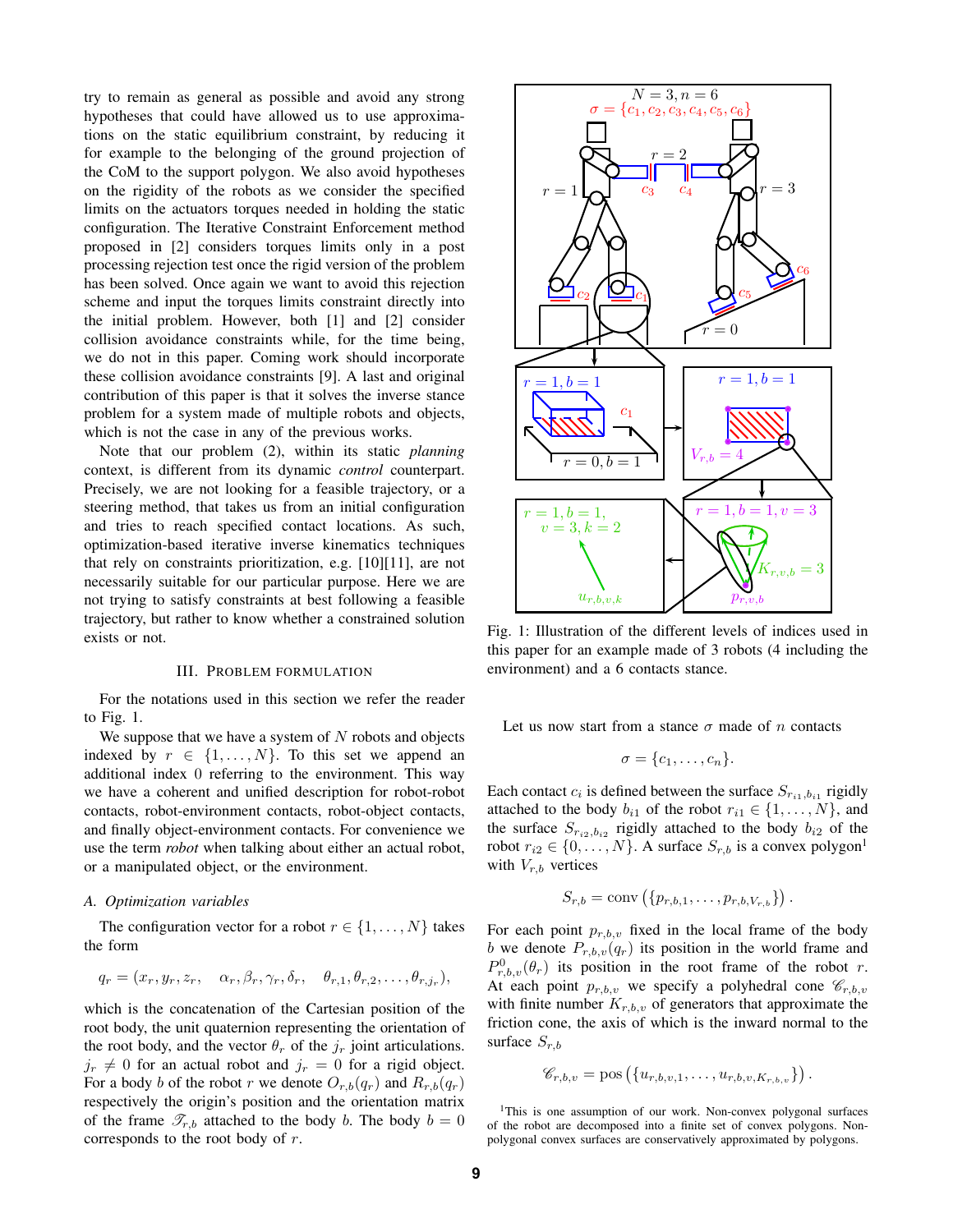

Fig. 2: In green the minimum area surface's body, in red the maximum area surface's body. The contact forces applied on a body are drawn in the same color as the body. Before the contact is established at the solution (top figure), the forces applied on the red body have their application points p originally expressed in the local frame of the green body. To compute the torques resulting from the application of these forces on the red body we have to consider the virtual point  $p'$  of the red body's local frame that instantaneously coincides with p at every configurations  $q_{r_{i1}}$  and  $q_{r_{i2}}$  of the robots.

The case of a bilateral contact is simply handled by setting

$$
\mathscr{C}_{r,b,v} = \mathbb{R}^3,
$$

and, in this case, the vectors  $u$  are simply the three basis vectors of  $\mathcal{T}_{r,b}$  with no positivity constraints on their coefficients. For each unit vector  $u_{r,b,v,k}$  fixed in the local frame of the body b we denote  $U_{r,b,v,k}(q_r)$  its coordinates in the global frame.

We can now introduce the statics variables  $\lambda$ . We first suppose without loss of generality (we can permute the indexes 1 and 2) that the area of the surface  $S_{r_{i1},b_{i1}}$  is less than the area of the surface  $S_{r_{i2},b_{i2}}$ , so that when the contact  $c_i$  occurs, at the solution, we can write

$$
S_{r_{i1},b_{i1}} \subset S_{r_{i2},b_{i2}}.
$$

The surface contact, at the solution, is thus  $S_{r_{i1},b_{i1}}$ , and the continuous surface force distribution over this surface can be reduced to a finite force distribution over its vertices. At each vertex  $p_{r_{i1},b_{i1},v}, v \in \{1, \ldots, V_{r_{i1},b_{i1}}\}$ , The resulting contact force  $f_{r_{i1},b_{i1},v}$  is a non-negative linear combination of the polyhedral friction cone generators

$$
f_{r_{i1},b_{i1},v} = \sum_{k=1}^{K_{r_{i1},b_{i1},v}} \lambda_{r_{i1},b_{i1},v,k} U_{r_{i1},b_{i1},v,k}(q_{r_{i1}}).
$$

The forces applied on the body  $b_{i2}$  robot  $r_{i2}$  will be, at the solution, equal to  $-f_{r_{i1},b_{i1},v}$ , applied at the same application points. See Fig. 2. For each contact  $c_i$  we denote  $\lambda_i$  the vector of  $(\mathbb{R}^+)^{K_{r_{i1},b_{i1},v}}$  made of all the  $\lambda_{r_{i1},b_{i1},v,k}$ 

$$
\lambda_i = (\lambda_{r_{i1},b_{i1},v,1},\ldots,\lambda_{r_{i1},b_{i1},v,K_{r_{i1},b_{i1},v}}).
$$

Finally, the variables of our optimization problem (3) can be split into:

- geometric variables  $q = (q_r)_{r \in \{1,...,N\}}$ .
- statics variables  $\lambda = (\lambda_i)_{i \in \{1,...,n\}}$ .

# *B. Geometric constraints*

For each contact  $c_i$  of the stance  $\sigma$ , a geometric constraint sets the relative position of the frame  $\overline{\mathscr{T}}_{r_{i1},b_{i1}}$  in the frame  $\mathscr{T}_{r_{i2},b_{i2}}$ . For each couple  $(r,b)$  we choose the frame  $\mathscr{T}_{r,b}$  so that its origin is inside the surface  $S_{r,b}$  and its third basis vector coincides with the inward normal to the surface  $S_{r,b}$ . Let us denote  $(\vec{x}_{r,b}(q_r), \vec{y}_{r,b}(q_r), \vec{z}_{r,b}(q_r))$  the coordinates of the basis vectors of  $\mathcal{T}_{r,b}$  in the global frame. A surface contact  $c_i$  needs the realization of at least the two following constraints

$$
\vec{z}_{r_{i1},b_{i1}}(q_{r_{i1}}) + \vec{z}_{r_{i2},b_{i2}}(q_{r_{i2}}) = 0 \tag{7}
$$

$$
O_{r_{i1},b_{i1}}(q_{r_{i1}})^T \vec{z}_{r_{i2},b_{i2}}(q_{r_{i2}}) = 0.
$$
 (8)

This leaves us with three degrees of freedom that we denote  $(x_{c_i}, y_{c_i}, \theta_{c_i})$ , corresponding to the three following constraints

$$
O_{r_{i1},b_{i1}}(q_{r_{i1}})^T \vec{x}_{r_{i2},b_{i2}}(q_{r_{i2}}) = x_{c_i}
$$
\n
$$
(9)
$$

$$
O_{r_{i1},b_{i1}}(q_{r_{i1}})^T \vec{y}_{r_{i2},b_{i2}}(q_{r_{i2}}) = y_{c_i}
$$
 (10)

$$
\vec{x}_{r_{i1},b_{i1}}(q_{r_{i1}})^T \vec{x}_{r_{i2},b_{i2}}(q_{r_{i2}}) = \cos(\theta_{c_i}),\tag{11}
$$

which can be fixed as equality constraints if we specify a fixed contact location or left as inequality constraints if we wish to realize the contact and leave its location to be decided by the optimization process as a component of the objective cost function.

# *C. Static equilibrium constraints*

We will write  $N$  static equilibrium constraints, one for each robot  $r \in \{1, \ldots, N\}$ . Let us denote g the gravity field vector,  $m_r$  the total mass of the robot,  $C_r(q_r)$  the coordinates of the CoM of the robot in the global frame. We partition the index set  $I = \{1, \ldots, n\}$  of the stance contacts  $\sigma = \{c_1, \ldots, c_n\}$  into three different subsets.  $I_1(r)$ is the subset of  $I$  made of the contacts in which a surface from r is involved as the minimum area surface.  $I_2(r)$  is the subset of  $I$  made of the contacts in which a surface from  $r$ is involved as the maximum area surface.  $I_3(r)$  is the subset of I made of the contacts in which no surface from the robot  $r$  is involved.

$$
I_1(r) = \{i \mid r_{i1} = r\}
$$
  
\n
$$
I_2(r) = \{i \mid r_{i2} = r\}
$$
  
\n
$$
I_3(r) = \{i \mid r \notin \{r_{i1}, r_{i2}\}\}.
$$

A fundamental remark in our approach is that the forces acting on  $r = r_{i2}$  resulting from the contacts i indexed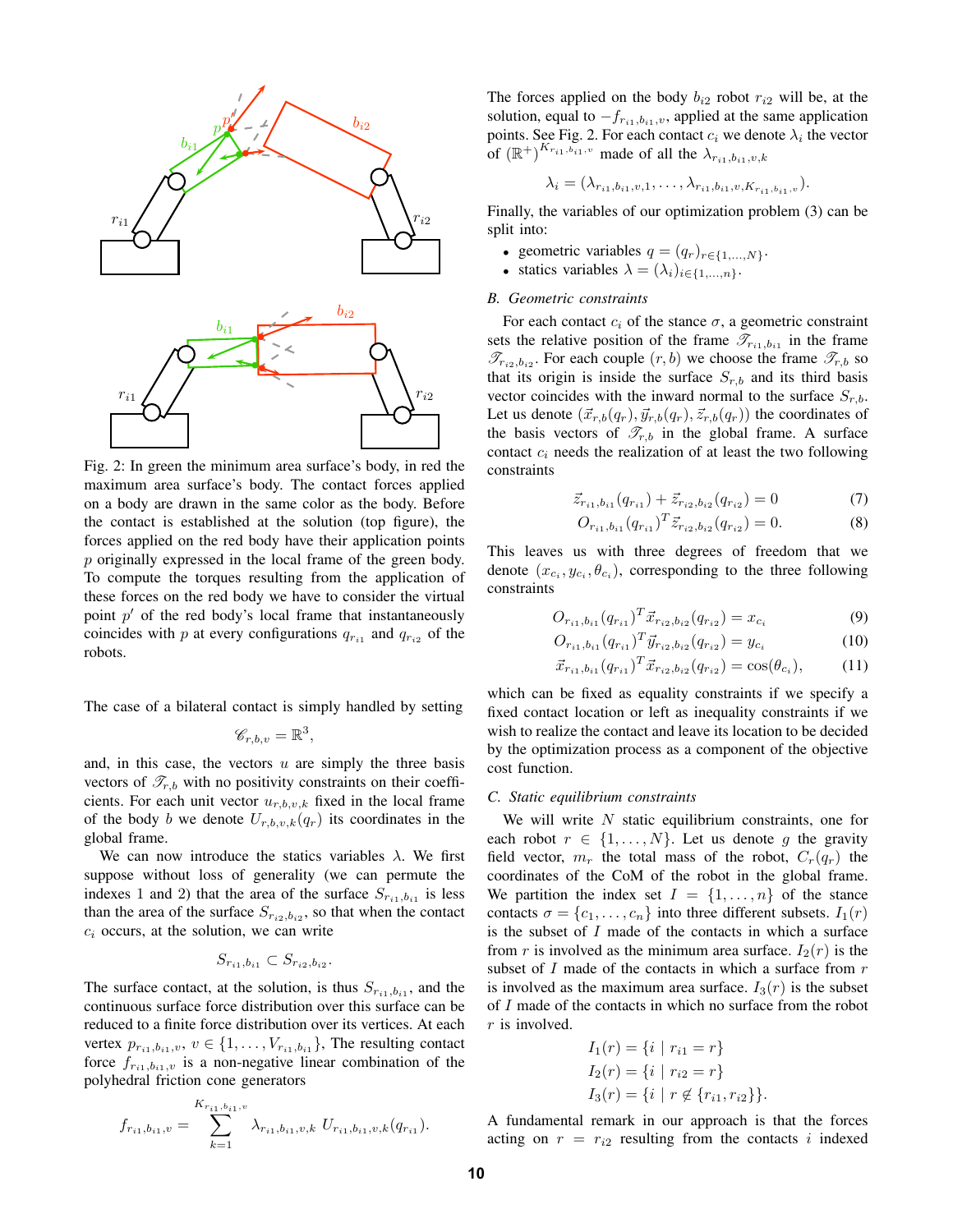$$
\sum_{i \in I_1(r)} \sum_{v=1}^{V_{r_{i1},b_{i1}}} f_{r_{i1},b_{i1},v} - \sum_{i \in I_2(r)} \sum_{v=1}^{V_{r_{i1},b_{i1}}} f_{r_{i1},b_{i1},v} + m_r g = 0 \tag{13}
$$

$$
\sum_{i \in I_1(r)} \sum_{v=1}^{V_{r_{i1},b_{i1}}} P_{r_{i1},b_{i1},v} \times f_{r_{i1},b_{i1},v} - \sum_{i \in I_2(r)} \sum_{v=1}^{V_{r_{i1},b_{i1}}} P_{r_{i1},b_{i1},v} \times f_{r_{i1},b_{i1},v} + C_r \times m_r g = 0 \tag{14}
$$

$$
\tau_r + \sum_{i \in I_1(r)} \sum_{v=1}^{V_{r_{i1},b_{i1}}} J_{r_{i1},b_{i1}}(q_{r_{i1}}, p_{r_{i1},b_{i1},v})^T f_{r_{i1},b_{i1},v} - \sum_{i \in I_2(r)} \sum_{v=1}^{V_{r_{i1},b_{i1}}} J_{r_{i2},b_{i2}}(q_{r_{i2}}, p'_{r_{i1},b_{i1},v})^T f_{r_{i1},b_{i1},v} + \left(\frac{\partial C_r}{\partial \theta_r}\right)^T m_r g = 0
$$
\n(15)

in  $I_2$  have their application points  $(p_{r_{i1},b_{i1},v})_v$  fixed in the frame  $\mathscr{T}_{r_{i1},b_{i1}}$  of the other robot  $r_{i1}$ . To calculate the torques resulting on the joints of  $r = r_{i2}$  we thus need to transform the points p in the frame  $\mathcal{T}_{r_2, b_{i2}}$ . Let us denote the transformed points  $p'$  such that, for each  $v$ ,

$$
p'_{r_{i1},b_{i1},v}(q_{r_{i1}},q_{r_{i2}})
$$
  
=  $R_{r_{i2},b_{i2}}(q_{r_{i2}})^T (P_{r_{i1},b_{i1},v}(q_{r_{i1}}) - O_{r_{i2},b_{i2}}(q_{r_{i2}})).$ 

For  $p \in \mathbb{R}^3$  let us denote  $J_{r,b}(q_r, p)$  the following Jacobian matrix

$$
J_{r,b}(q_r, p)
$$
  
= 
$$
\frac{\partial \left[R_{r,0}(q_r)^T \Big((O_{r,b}(q_r) + R_{r,b}(q_r)p) - O_{r,0}(q_r)\Big)\right]}{\partial \theta_r}.
$$
 (12)

We can finally write the static stability constraint for  $r$ , which are the constraints  $(13)-(14)-(15)$  appearing at the top of this page, where  $\tau_r \in \mathbb{R}^{j_r}$  denotes the actuators torques vector. Equation (15) gives us the expression of  $\tau_r$  as a function of the optimization variables q and  $\lambda$ ,  $\tau_r(q, \lambda)$ , and allows us to write the inequality constraint on the maximum torques, denoting  $\tau_{r,\mu}$  the  $\mu$ -th component of  $\tau$ ,

$$
\forall \mu \in \{1, \ldots, j_r\} \quad |\tau_{r,\mu}(q,\lambda)| \leq \tau_{r,\mu,\max}.\tag{16}
$$

#### *D. Objective function*

The objective function to minimize in problem (3)  $obj(q, \lambda)$  can be chosen in different ways depending on the application we are targeting. One typical choice is a quadratic form

$$
obj(q, \lambda) = (q - q_{ref})^{T} A(q - q_{ref}) + \lambda^{T} B\lambda,
$$

if we want to minimize contact forces, or,

$$
obj(q, \lambda) = (q - q_{ref})^T A(q - q_{ref}) + \sum_r \tau_r(q, \lambda)^T C \tau_r(q, \lambda),
$$

if we want to minimize actuators torques,  $q_{ref}$  being a reference configuration given manually as an input and used to drive the solution towards a goal as well as to produce natural-looking solutions, which is a fundamental concern for a humanoid robot. Within the planning context this reference configuration is taken from a guide path as computed in [12].  $A, B, C$  are positive semi-definite matrices. Practically we choose diagonal matrices, the coefficients of which are tuned to weight the different objectives.

## IV. GRADIENTS DERIVATIONS

Both state-of-the-art non-linear constrained optimization algorithms we have used, feasible sequential quadratic programming [13] and interior-point filter line-search [14], require that we provide them with the gradients of the objective and constraints functions. In this section we give details on these non-trivial gradient derivations. The gradients of all the functions with respect to  $\lambda$  are straightforward to derive, let us focus on the gradients with respect to  $q$ .

## *A. Geometric Jacobians*

All the geometric gradients that we need to compute are down to the expressions of the  $\mathbb{R}^{3 \times (7+j_r)}$  matrices

$$
\frac{\partial O_{r,b}(q_r)}{\partial q_r}, \frac{\partial [R_{r,b}(q_r) u]}{\partial q_r},
$$

where u is any fixed vector of  $\mathbb{R}^3$ . The objective here is to derive these expressions relying only on the kinematic Jacobian of the body  $b$  with respect to the root body  $0$  of the robot  $r$ , for which algorithms can be found in standard textbooks such as [15]. Let us denote this kinematic Jacobian  $J_{r,b}^k \in \mathbb{R}^{3 \times j_r}$ , its  $\mu$ -th column

$$
J_{r,b}^{k,\mu}(q_r) = \left[\begin{array}{c} \xi_{r,b}^\mu(q_r) \\ \omega_{r,b}^\mu(q_r) \end{array}\right]
$$

is the concatenation of the linear and angular velocities of the frame  $\mathcal{T}_{r,b}$  with respect the the frame  $\mathcal{T}_{r,0}$  expressed in this latter frame, corresponding to a unit velocity of the joint  $\mu$ ,  $\dot{\theta}_{r,\mu} = 1$ . If  $\rho$  denotes the mapping from unit quaternions to rotation matrices, i.e.

$$
\rho(\alpha,\beta,\gamma,\delta) = \begin{pmatrix}\n2(\alpha^2 + \beta^2) - 1 & 2(\beta\gamma - \alpha\delta) & 2(\beta\delta + \alpha\gamma) \\
2(\beta\gamma + \alpha\delta) & 2(\alpha^2 + \gamma^2) - 1 & 2(\gamma\delta - \alpha\beta) \\
2(\beta\delta - \alpha\gamma) & 2(\gamma\delta + \alpha\beta) & 2(\alpha^2 + \delta^2) - 1\n\end{pmatrix},
$$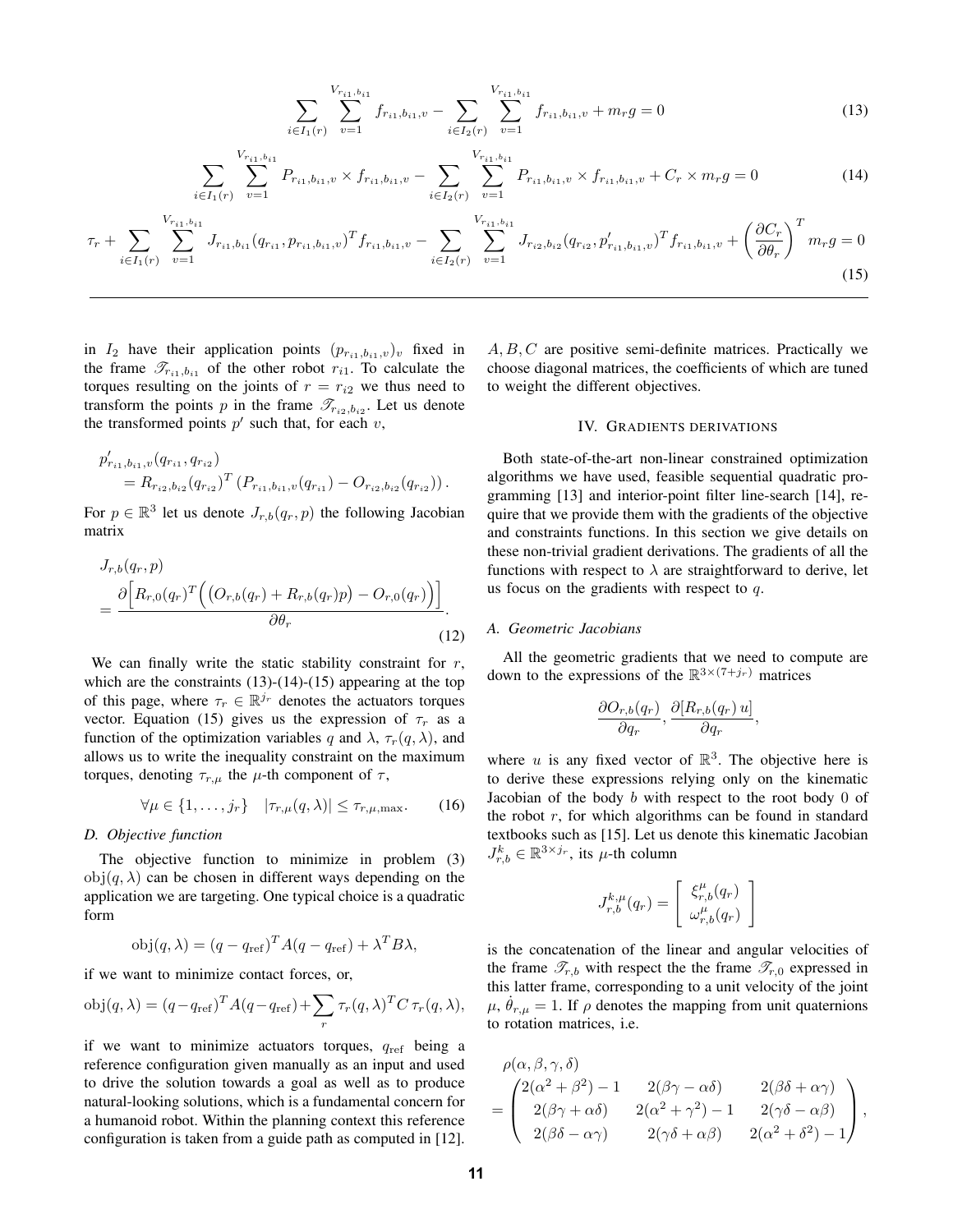then we can write

$$
\frac{\partial O_{r,b}(q_r)}{\partial [x_r, y_r, z_r]} = \mathbb{1}_{3 \times 3}
$$
\n
$$
\frac{\partial O_{r,b}(q_r)}{\partial [\alpha_r, \beta_r, \gamma_r, \delta_r]} = \left(\frac{\partial \rho}{\partial \alpha} O_{r,b}^0, \frac{\partial \rho}{\partial \beta} O_{r,b}^0, \frac{\partial \rho}{\partial \gamma} O_{r,b}^0, \frac{\partial \rho}{\partial \delta} O_{r,b}^0\right)
$$
\n
$$
\frac{\partial O_{r,b}(q_r)}{\partial \theta_r} = R_{r,0} \xi_{r,b}
$$
\n
$$
\frac{\partial [R_{r,b}(q_r) u]}{\partial [x_r, y_r, z_r]} = \mathbb{0}_{3 \times 3}
$$
\n
$$
\frac{\partial [R_{r,b}(q_r) u]}{\partial [\alpha_r, \beta_r, \gamma_r, \delta_r]} = \left(\frac{\partial \rho}{\partial \alpha} R_{r,b}^0 u, \frac{\partial \rho}{\partial \beta} R_{r,b}^0 u, \dots, \frac{\partial \rho}{\partial \delta} R_{r,b}^0 u\right)
$$
\n
$$
\frac{\partial [R_{r,b}(q_r) u]}{\partial \theta_r} = \left(R_{r,0} \left[\omega_{r,b}^{\mu} \times (R_{r,b}^0 u)\right]\right)_{\mu \in \{1, \dots, j_r\}},
$$

where we have used the following notation

$$
R_{r,b}^0 = R_{r,0}^T R_{r,b}.
$$

# *B. Torques gradients*

Let us now derive the gradient of the constraint (16) for which the main difficulty resides in the derivation of

$$
J_1 = \frac{\partial J_{r_{i2},b_{i2}}^{\mu} \left(q_{r_{i2}}, p'_{r_{i1},b_{i1},v}(q_{r_{i1}}, q_{r_{i2}})\right)}{\partial q_{r_{i1}}},
$$

$$
J_2 = \frac{\partial J_{r_{i2},b_{i2}}^{\mu} \left(q_{r_{i2}}, p'_{r_{i1},b_{i1},v}(q_{r_{i1}}, q_{r_{i2}})\right)}{\partial q_{r_{i2}}}.
$$

where  $J_{r,b}^{\mu}(q_r, p)$  is the  $\mu$ -th column of the matrix defined in (12). Let us denote  $D_{q_r} J_{r,b}^{\mu}$  and  $D_p J_{r,b}^{\mu}$  respectively the partial derivatives of  $J_{r,b}^{\mu}(q_r, p)$  with respect to  $q_r$  and to p. We can write (we temporarily drop the subscripts of  $p'$ )

$$
J_1 = D_p J_{r_{i2},b_{i2}}^{\mu}(q_{r_{i2}}, p') \frac{\partial p'(q_{r_{i1}}, q_{r_{i2}})}{\partial q_{r_{i1}}},
$$
  
\n
$$
J_2 = D_{q_r} J_{r_{i2},b_{i2}}^{\mu}(q_{r_{i2}}, p') + D_p J_{r_{i2},b_{i2}}^{\mu}(q_{r_{i2}}, p') \frac{\partial p'(q_{r_{i1}}, q_{r_{i2}})}{\partial q_{r_{i2}}}.
$$

We skip the details of the derivations of

$$
\frac{\partial p'(q_{r_{i1}}, q_{r_{i2}})}{\partial q_{r_{i1}}}, \frac{\partial p'(q_{r_{i1}}, q_{r_{i2}})}{\partial q_{r_{i2}}},
$$

that can be shown to have similar structures as the geometric gradients exposed in the previous section IV-A, and we concentrate on the derivations of  $D_{q_r} J_{r,b}^{\mu}$  and  $D_p J_{r,b}^{\mu}$ . First, for  $D_{q_r} J_{r,b}^{\mu}$ , we can write

$$
\frac{\partial J^{\mu}_{r,b}}{\partial [x_r, y_r, z_r]} = \mathbf{0}_{3 \times 3} \n\frac{\partial J^{\mu}_{r,b}}{\partial [\alpha_r, \beta_r, \gamma_r, \delta_r]} = \left( \frac{\partial \rho}{\partial \alpha} \xi^{\mu}_{r,b}(p), \frac{\partial \rho}{\partial \beta} \xi^{\mu}_{r,b}(p), \dots, \frac{\partial \rho}{\partial \delta} \xi^{\mu}_{r,b}(p) \right) \n\frac{\partial J^{\mu}_{r,b}}{\partial \theta_r} = R_{r,0} \left( \frac{\partial \xi^{\mu}_{r,b}(p)}{\partial \theta_{r,\nu}} \right)_{\nu \in \{1, \dots, j_r\}},
$$

where

$$
\xi_{r,b}^{\mu}(p) = \xi_{r,b}^{\mu} + \omega_{r,b}^{\mu} \times [R_{r,b}^{0} p]
$$

1

TABLE I: Some figures

|                          | Circus | Coll.  | Ladder |
|--------------------------|--------|--------|--------|
| dim(q)                   | 94     | 101    | 47     |
| $\dim(\lambda)$          | 48     | 96     | 48     |
| total dimension          | 142    | 197    | 95     |
| num. of eq. constr.      | 34     | 61     | 27     |
| num. of ineq. const.     | 80     | 80     | 40     |
| num. of iterations       | 30     | 42     | 19     |
| optim. algo. time        | 0.732s | 1.423s | 0.280s |
| func. & grad. eval. time | 7.190s | 9.515s | 1.454s |

is the velocity transported from the origin of the frame  $\mathscr{T}_{r,b}$ to the point  $p$ , and

$$
\frac{\partial \xi_{r,b}^\mu(p)}{\partial \theta_{r,\nu}} = \begin{cases} \omega_{r,b}^\nu \times \xi_{r,b}^\mu(p) & \text{if } \nu < \mu, \\ \omega_{r,b}^\mu \times \xi_{r,b}^\mu(p) & \text{if } \nu = \mu, \\ \omega_{r,b}^\mu \times \xi_{r,b}^\nu(p) & \text{if } \nu > \mu. \end{cases}
$$

This latter result is a straightforward generalization of the result published in [16] from serial kinematic chains to kinematic trees such as a humanoid robot. Now that we have derived  $D_{q_r} J_{r,b}^{\mu}$  let us derive  $D_p J_{r,b}^{\mu}$ . We can simply write

$$
D_p J_{r,b}^{\mu} = R_{r,0} \, \tilde{\omega}_{r,b}^{\mu} \, R_{r,b}^0
$$

where  $\tilde{\omega}_{r,b}^{\mu}$  is the skew-symmetric matrix corresponding to the vector product by  $\omega_{r,b}^{\mu}$ . This brings our derivations to an end.

## V. RESULTS

We have tested our static stance inverse solver on different theoretic scenarios in virtual environments involving one or two humanoid robots (for the robot we used a model of HRP-2 [17]) conjointly manipulating objects and taking unilateral or bilateral contacts, see Fig. 3. Our implementation being generic and totally transparent to the robot model, any other robot could have been used with no additional model-specific implementation effort. Of course some of these scenarios are not meant to be simulated or executed on real-life robots but we choose them to illustrate the generality of our approach from the conceptual point-of-view.

Within multi-contact planning queries made with a planner similar to [1], no local minima problems were encountered. This is mainly due to the fact that during the stances exploration phase, i.e. when growing the search tree, we use the resulting configuration from the father stance node as an initial guess for testing a new stance with our solver and add it to the tree in case of success. Care should thus be taken only when choosing the very first configuration initializing the search tree.

Table I gives some figures<sup>2</sup> concerning queries on these scenarios made with the solver [14] on a standard 3.06 GHz computer. As we can see most of the computation time

<sup>2</sup>The number of inequality contraints do not include the bounds on joints articulations nor the positivity conditions on  $\lambda$  for unilateral contacts as these bounds are handled directly as limits on the optimization variables by the solver.